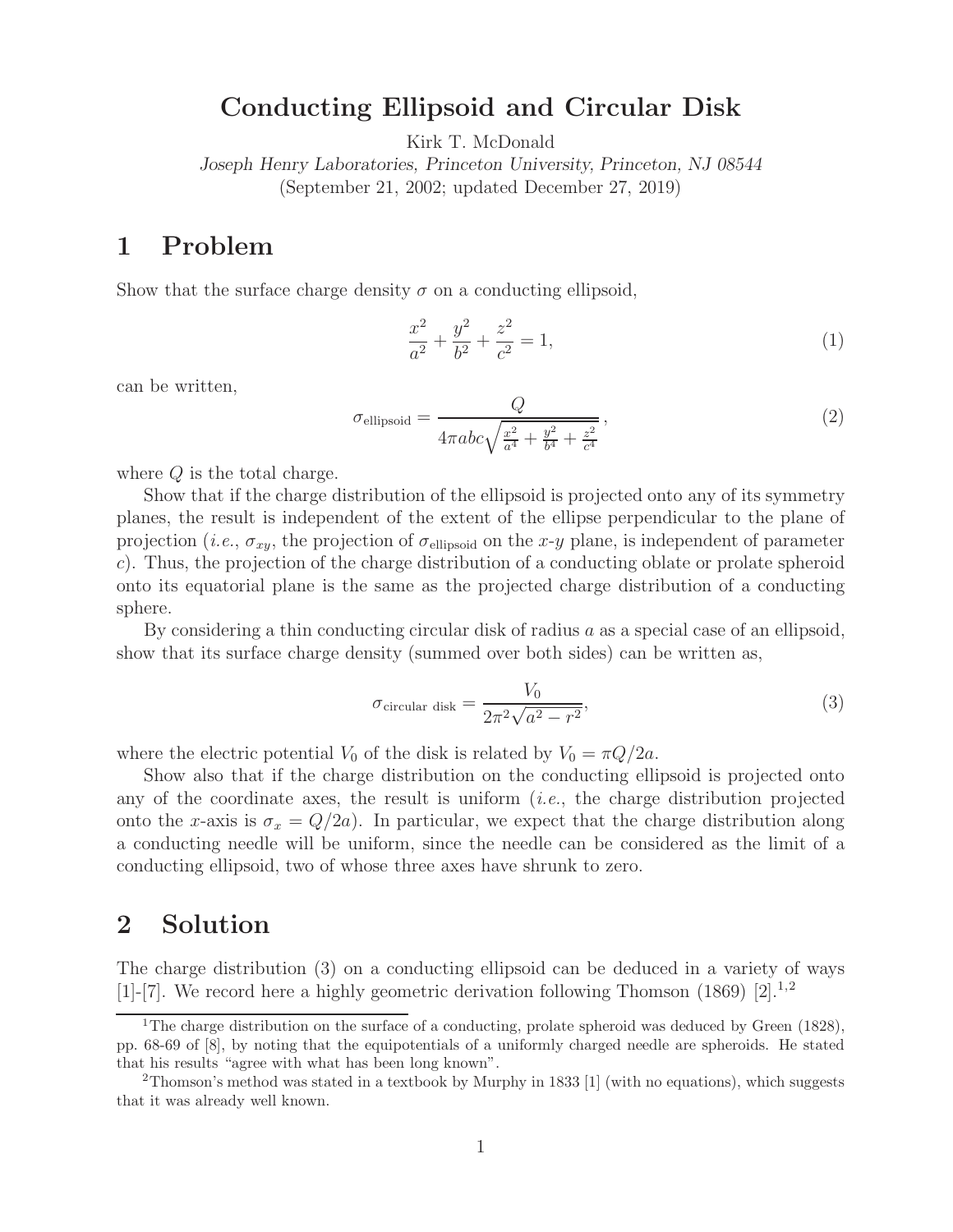The starting point is the "elementary" result that the electric field is zero in the interior of a spherical shell of any thickness that has a uniform volume charge density between the inner and outer surfaces of the shell. A well-known geometric argument (due to Newton, book 1, prop. 70, p. 218 of [9]) for this is illustrated in Fig. 1.



Figure 1: For any point  $\mathbf{r}_0$  in the interior of a uniformly charged shell of charge, the axis of a narrow bicone intercepts the inner surface of the shell at points **r**<sup>1</sup> and **r**2. The corresponding areas on the inner surface of the shell intercepted by the bicone are  $A_1$  and  $A_2$ . In the limit of small areas,  $A_1/R_{01}^2 = A_2/R_{02}^2$ .

The electric field at point **r**<sub>0</sub> in the interior of the shell due to a lamina of thickness  $\delta$ and area  $A_1$  centered on point  $\mathbf{r}_1$  that lies within a narrow cone whose vertex is point 0 is given by,

$$
\mathbf{E}_1 = \frac{\rho \ d \text{Vol}_1}{R_{01}^2} \hat{\mathbf{R}}_{01},\tag{4}
$$

where  $\rho$  is the volume charge density,  $dVol_1 = A_1 \delta$ ,  $\mathbf{R}_{01} = \mathbf{r}_0 - \mathbf{r}_1$ , and the center of the sphere is taken to be at the origin. Likewise, the electric field from a lamina of area  $A_2$  centered on point **r**<sup>2</sup> defined by the intercept with the shell of the same narrow cone extended in the opposite direction (forming a bicone) is given by,

$$
\mathbf{E}_2 = \frac{\rho \ d \text{Vol}_2}{R_{02}^2} \hat{\mathbf{R}}_{02},\tag{5}
$$

In the limit of bicones of small half angle, the two parts of the bicone as truncated by the shell are similar, so that,

$$
\frac{A_1}{R_{01}^2} = \frac{A_2}{R_{02}^2}, \qquad \frac{d\text{Vol}_1}{R_{01}^2} = \frac{d\text{Vol}_2}{R_{02}^2}, \qquad (6)
$$

and, of course,  $\hat{\mathbf{R}}_{02} = -\hat{\mathbf{R}}_{01}$ . Hence  $\mathbf{E}_1 + \mathbf{E}_2 = 0$ . Since this construction can be applied to all points in the material of the spherical shell, and for all pairs of surface elements subtended by (narrow) bicones, the total electric field in the interior of the shell is zero.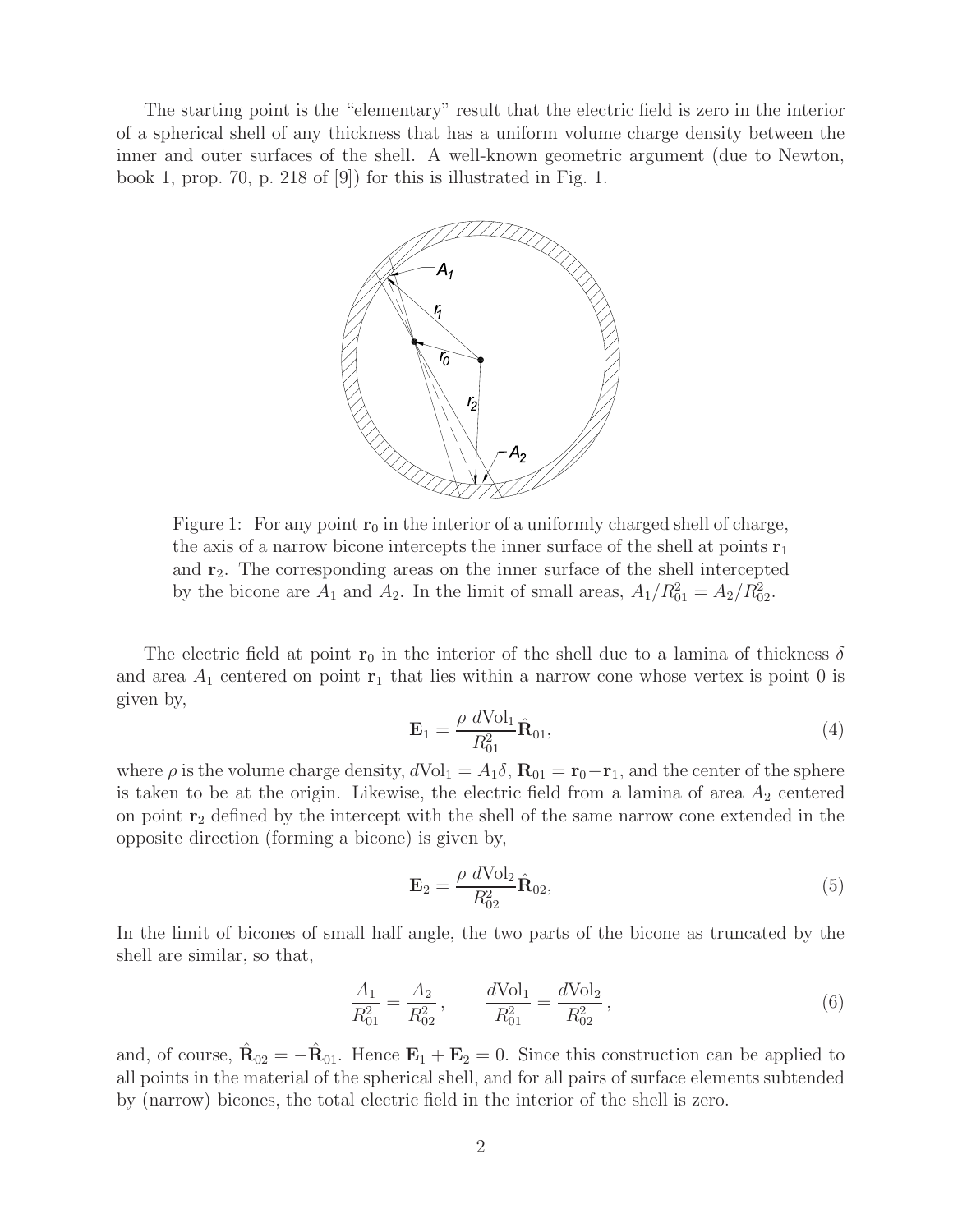We now reconsider the above argument after arbitrary scale transformations have been applied to the rectangular coordinate axes,

$$
x \to k_1 x, \qquad y \to k_2 y, \qquad z \to k_3 z. \tag{7}
$$

A spherical shell of radius s is thereby transformed into an ellipsoid,

$$
\frac{x^2}{s^2} + \frac{y^2}{s^2} + \frac{z^2}{s^2} = 1 \qquad \to \qquad \frac{x^2}{s^2/k_1^2} + \frac{y^2}{s^2/k_2^2} + \frac{z^2}{s^2/k_3^2} = 1. \tag{8}
$$

As parameter s is varied, one obtains a set of similar ellipsoids, centered on the origin.

A small volume element obeys the transformation,

$$
d\text{Vol} = dxdydz \to k_1k_2k_3 \ dxdydz = k_1k_2k_3 \ d\text{Vol}.
$$
\n(9)

The three points 0, 1, and 2 in Fig. 1 lie along a line, so that,

$$
\mathbf{R}_{01} = \mathbf{r}_0 - \mathbf{r}_1 = C \mathbf{R}_{02} = C(\mathbf{r}_0 - \mathbf{r}_2), \tag{10}
$$

where  $C$  is a (negative) constant. This relation is invariant under the scale transformation (7), so that together with eq. (9) the relation,

$$
\frac{d\text{Vol}_1}{R_{01}^2} = \frac{d\text{Vol}_2}{R_{02}^2},\tag{11}
$$

is also invariant. Hence, if the ellipsoidal shell, which is the transform of the spherical shell of Fig. 1, contains a uniform volume charge density, the relation  $\mathbf{E}_1 + \mathbf{E}_2 = 0$  remains true at the vertex of any bicone in the interior of the shell, which implies that the total electric field is zero there.<sup>3</sup>

This proof is based on the premise that the ellipsoidal shell is bounded by two similar ellipsoids, and that the volume charge density in the shell is uniform.

If we let the outer ellipsoid of the shell approach the inner one, always remaining similar to the latter, we reach a configuration that is equivalent to a thin, conducting ellipsoid, since in both cases the electric field is zero in the interior. Hence, the surface charge distribution on a thin, conducting ellipsoid must the same as the projection onto its surface of a uniform charge distribution between that surface and a similar, but slightly larger ellipsoidal surface.

The charge  $\sigma$  per unit area on the surface of a thin, conducting ellipsoid is therefore proportional to the thickness, which we write as  $\delta d$ , of the ellipsoidal shell formed by that surface and a similar, but slightly larger ellipsoid,

$$
\sigma = \rho \, \delta d,\tag{12}
$$

where constant  $\rho$  is to be determined from a knowledge of the total charge  $Q$  on the conducting ellipsoid.

<sup>&</sup>lt;sup>3</sup>This result was obtained by Newton (for the gravitational attraction) at points within spheroids shells, book 1, prop. 91, cor. 3, p. 239 of [9]. The results for ellipsoidal shells may have first been given by Ivory, p. 364 of [10] (1809).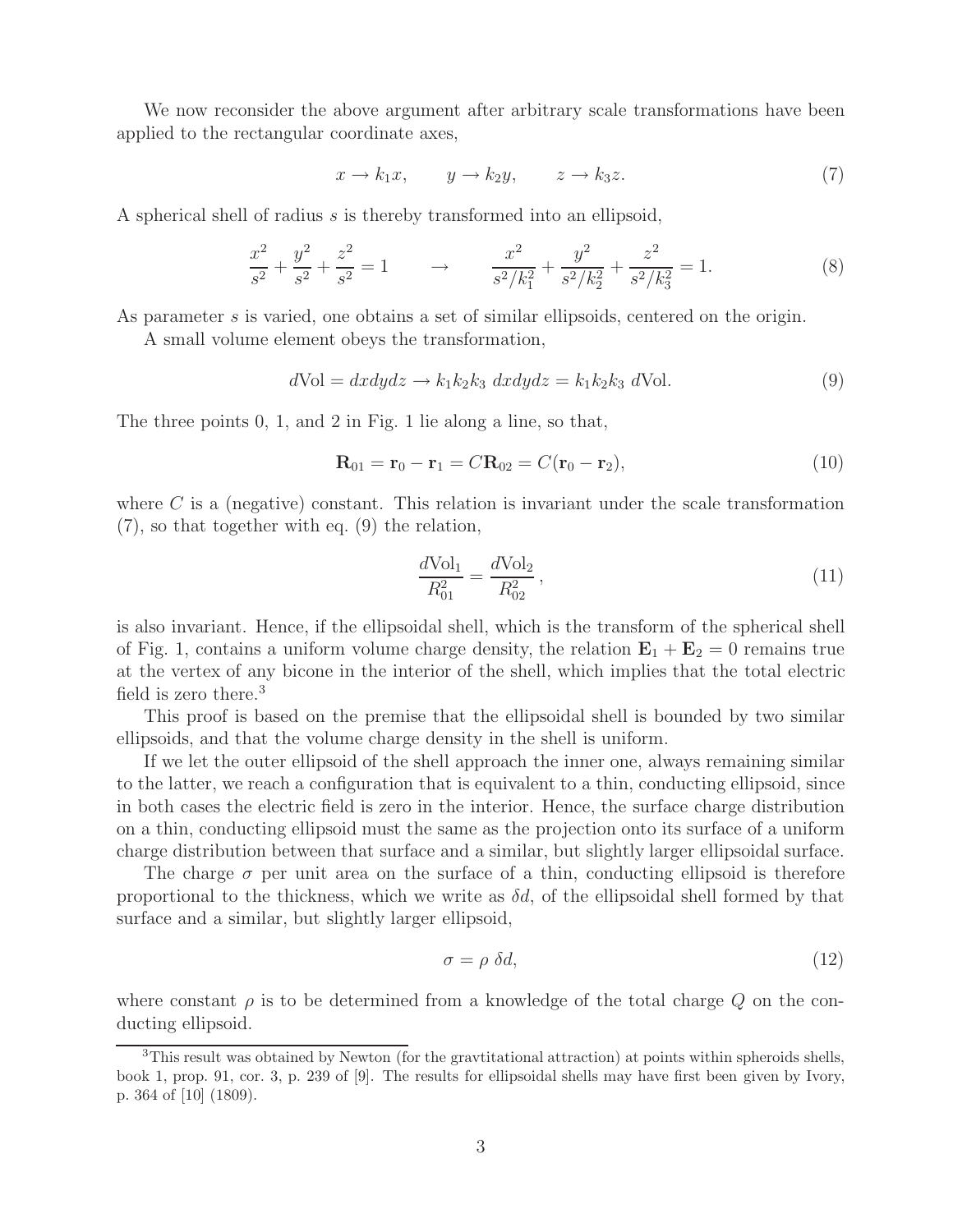The thickness  $\delta d$  of a thin ellipsoidal shell at some point on its inner surface is the distance between the plane that is tangent to the inner surface at the specified point, and the plane that is tangent to the outer surface at the point similar to the specified point. These planes are parallel since the ellipsoids are parallel. In particular, if the semimajor axes of the inner ellipsoid are called a, b, and c, then those of the outer ellipsoid can be written  $a + \delta a$ ,  $b + \delta b$ and  $c+\delta c$ . Let the (perpendicular) distance from the plane tangent to the specified point on the inner ellipsoid to its center be called  $d$ , and the corresponding distance from the outer tangent plane be  $d + \delta d$ , so that  $\delta d$  is the desired thickness of the shell at the specified point. Then, the condition of similarity is that,

$$
\frac{\delta a}{a} = \frac{\delta b}{b} = \frac{\delta c}{c} = \frac{\delta d}{d}.
$$
\n(13)

Since the volume of an ellipsoid with semimajor axes a, b, and c is  $4\pi abc/3$ , the volume of the ellipsoidal shell is  $4\pi(a+\delta a)(b+\delta b)(c+\delta c)/3-4\pi abc/3=4\pi abc(\delta d/d)$ , using eq. (13). As the constant  $\rho$  has an interpretation as the uniform charge density within the material of the ellipsoidal shell, we find that the total charge  $Q$  on the conducting ellipsoid is related by,

$$
Q = \rho \text{ Vol}_{\text{shell}} = \frac{4\pi abc}{d} \rho \delta d,\tag{14}
$$

and hence,

$$
\sigma = \rho \ \delta d = \frac{Qd}{4\pi abc} \,. \tag{15}
$$

It remains to find an expression for the distance d to the tangent plane. If we write the equation for the ellipsoid in the form,

$$
f(x, y, z) = \sqrt{\frac{x^2}{a^2} + \frac{y^2}{b^2} + \frac{z^2}{c^2}} - 1 = 0,
$$
\n(16)

then the gradient of f is perpendicular to the tangent plane. Thus, the vector **d** from the center of the ellipsoid to the tangent plane is proportional to  $\nabla f$ . That is,

$$
\mathbf{d} \propto \nabla f = \left(\frac{x}{a^2}, \frac{y}{b^2}, \frac{z}{c^2}\right),\tag{17}
$$

noting that  $\sqrt{x^2/a^2 + y^2/b^2 + z^2/c^2} = 1$  on the ellipsoid. The unit vector  $\hat{\mathbf{d}}$  is therefore,

$$
\hat{\mathbf{d}} = \frac{\left(\frac{x}{a^2}, \frac{y}{b^2}, \frac{z}{c^2}\right)}{\sqrt{\frac{x^2}{a^4} + \frac{y^2}{b^4} + \frac{z^2}{c^4}}}.
$$
\n(18)

The magnitude d of the vector **d** is related to the vector  $\mathbf{r} = (x, y, z)$  of the specified point on the ellipse by,  $4$ 

$$
d = \mathbf{r} \cdot \hat{\mathbf{d}} = \frac{\frac{x^2}{a^2} + \frac{y^2}{b^2} + \frac{z^2}{c^2}}{\sqrt{\frac{x^2}{a^4} + \frac{y^2}{b^4} + \frac{z^2}{c^4}}} = \frac{1}{\sqrt{\frac{x^2}{a^4} + \frac{y^2}{b^4} + \frac{z^2}{c^4}}}.
$$
(19)

<sup>&</sup>lt;sup>4</sup>Nov. 15, 2019. It was pointed out in [11] that  $d = 1/(\hat{\mathbf{d}} \cdot \nabla f) = 1/df/du = \int df \delta(f)/df/du = \int du \delta(f)$ , where u is a coordinate perpendicular to surface of the ellipsoid, with  $u = 0$  on the surface, and  $\delta(f)$  is the Dirac delta function.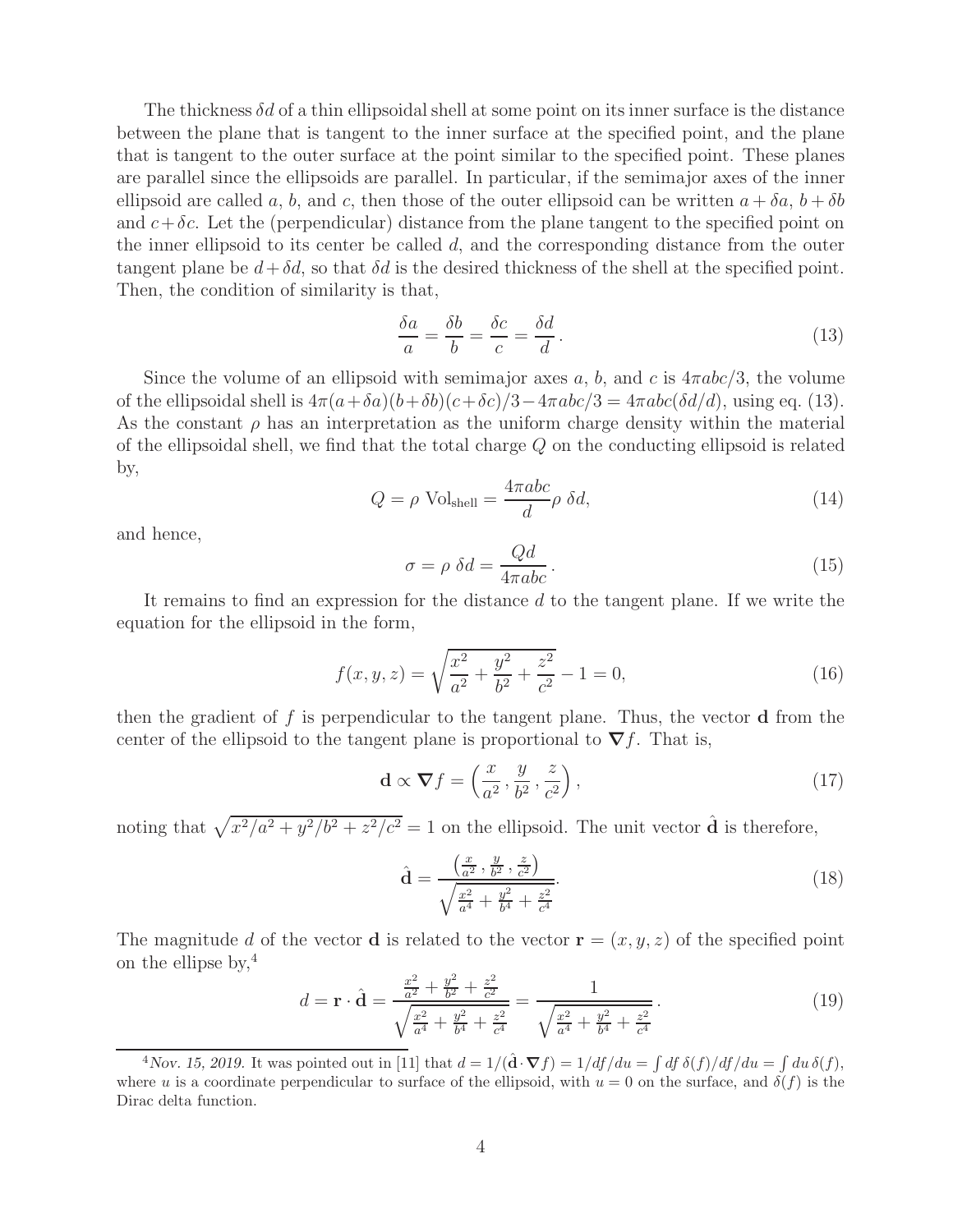At length, we have found the charge density on the surface of a conducting ellipsoid to be,

$$
\sigma_{\text{ellipsoid}} = \frac{Q}{4\pi abc \sqrt{\frac{x^2}{a^4} + \frac{y^2}{b^4} + \frac{z^2}{c^4}}},\tag{20}
$$

where Q is the total charge.

To deduce the projection of the charge distribution of the conducting ellipse onto one of its symmetry planes, say the  $x-y$  plane, note that a projected area element  $dx\,dy$  corresponds to area d**A** on the surface of the ellipsoid that is related by,

$$
dx dy = d\mathbf{A} \cdot \hat{\mathbf{z}} = dA d_z, \qquad (21)
$$

where the unit vector  $\hat{d}$  that is normal to the surface of the ellipsoid at the point  $(x, y)$  is given by eq. (19). Thus,

$$
dA = \frac{dx\,dy}{\hat{d}_z} = \frac{c^2\,dx\,dy}{z}\sqrt{\frac{x^2}{a^4} + \frac{y^2}{b^4} + \frac{z^2}{c^4}}.\tag{22}
$$

The charge projected onto the x-y plane from both  $z > 0$  and  $z < 0$  is,

$$
dQ_{xy} = 2\sigma_{\text{ellipsoid}} dA = \frac{Qc \, dx \, dy}{2\pi abz} = \frac{Q \, dx \, dy}{2\pi ab \sqrt{1 - \frac{x^2}{a^2} - \frac{y^2}{b^2}}},\tag{23}
$$

combining eqs. (1), (20) and (22). The projected charge density (due to both halves of the ellipsoid),  $\sigma_{xy} = dQ_{xy}/dx\,dy$ , is independent of the parameter c that specifies the size of the ellipsoid in z. For example, the charge distributions of a sphere, a disk, and both an oblate and prolate spheroid, all of the same equatorial diameter, are the same when projected onto the equatorial plane.

If the project the charge  $dQ_{xy}$  of eq. (23) onto the x axis, the result is,

$$
dQ_x = \frac{Q}{2\pi a} \int_{-\sqrt{b^2 - \frac{b^2 x^2}{a^2}}}^{\sqrt{b^2 - \frac{b^2 x^2}{a^2}}} \frac{dy}{\sqrt{b^2 - \frac{b^2 x^2}{a^2} - y^2}} = \frac{Q}{2a} dx,\tag{24}
$$

which is uniform in x! In particular, the uniform charge distribution on a conducting sphere projects to a uniform charge distribution on any diameter; and the charge distribution is uniform along a conducting needle that is the limit of conducting ellipsoid.

The case of a thin, conducting elliptical disk in the  $x-y$  plane can be obtained from eq. (20) by letting c go to zero.<sup>5</sup> For this we note that eq. (16) for a general ellipsoid permits us to write,

$$
c\sqrt{\frac{x^2}{a^4} + \frac{y^2}{b^4} + \frac{z^2}{c^4}} = \sqrt{c^2 \left(\frac{x^2}{a^4} + \frac{y^2}{b^4}\right) + 1 - \frac{x^2}{a^2} - \frac{y^2}{b^2}} \rightarrow \sqrt{1 - \frac{x^2}{a^2} - \frac{y^2}{b^2}}.
$$
 (25)

 ${}^{5}$ For a rather different method of solution, see [12].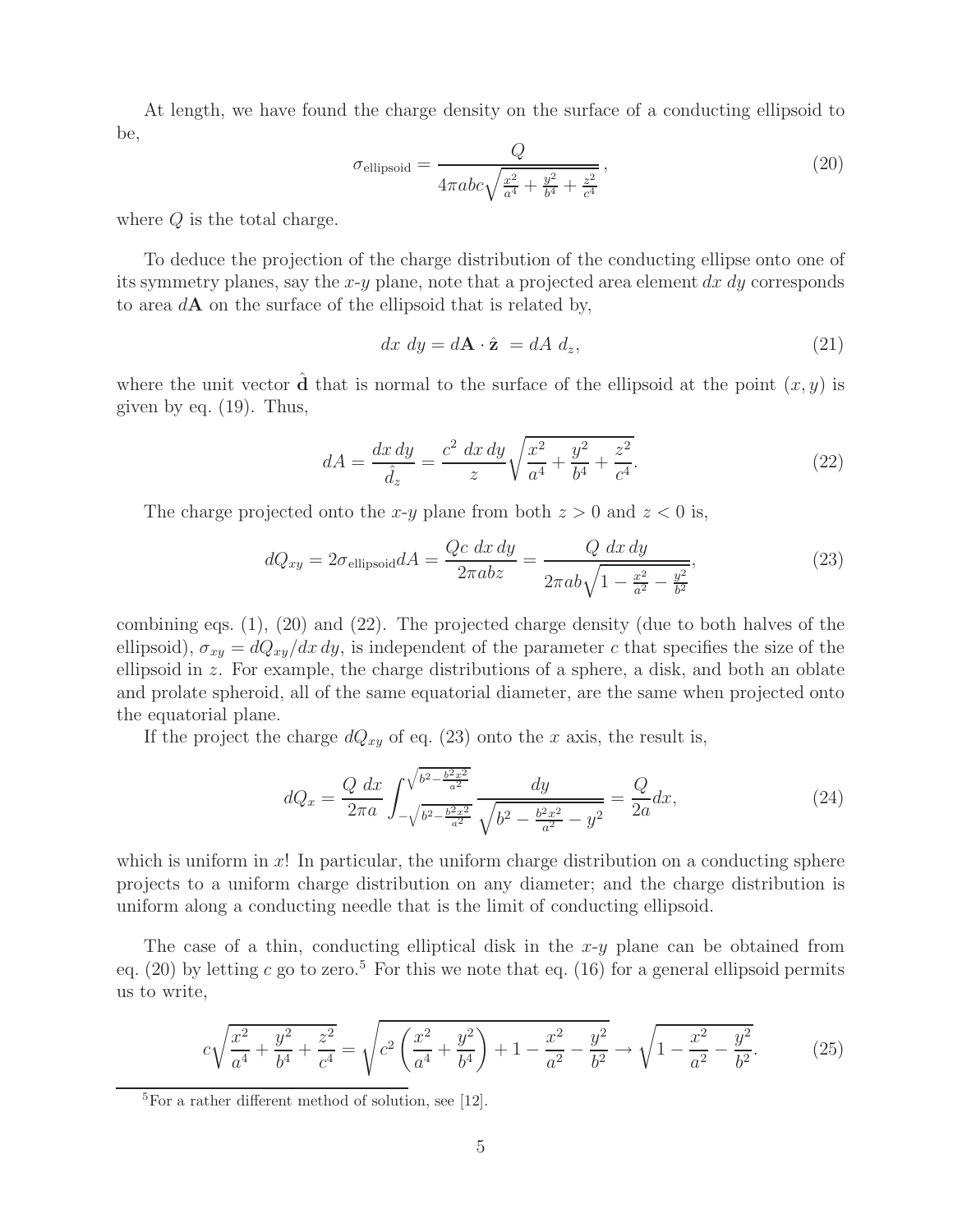The charge density on each side of a conducting elliptical disk is therefore,

$$
\sigma_{\text{elliptical disk}} = \frac{Q}{4\pi ab\sqrt{1 - \frac{x^2}{a^2} + \frac{y^2}{b^2}}}.
$$
\n(26)

The charge density on each side of a conducting circular disk of radius a follows immediately as,

$$
\sigma_{\text{circular disk}} = \frac{Q}{4\pi a\sqrt{a^2 - r^2}},\tag{27}
$$

where  $r^2 = x^2 + y^2$ . Such a disk has potential  $V_0$ , which can be found by calculating the potential at the center of the disk according to,

$$
V_0 = V(r = 0, z = 0) = \int_0^a \frac{2\sigma(r)}{r} 2\pi r \, dr = \frac{Q}{a} \int_0^a \frac{dr}{\sqrt{a^2 - r^2}} = \frac{\pi Q}{2a} \,. \tag{28}
$$

Hence, a conducting disk of radius a at potential  $V_0$  has charge density,

$$
\sigma_{\text{circular disk}} = \frac{V_0}{2\pi^2 \sqrt{a^2 - r^2}}.
$$
\n(29)

## **References**

- [1] R. Murphy, *Elementary Principles of the Theories of Electiricity, Heat and Molecular Actions*, Part 1 (Pitt Press, 1833), pp. 68-70, http://kirkmcd.princeton.edu/examples/EM/murphy\_electricity\_33.pdf
- [2] W. Thomson (Lord Kelvin), *Papers on Electricity and Magnetism*, 2nd ed. (Macmillan, 1884), pp. 7 and 178-179, http://kirkmcd.princeton.edu/examples/EM/thomson\_electrostatics\_magnetism.pdf
- [3] Lord Kelvin and P.G. Tait, *Treatise on Natural Philosophy*, Vol. 2 (Cambridge U. Press, 1903), secs. 519-520, http://kirkmcd.princeton.edu/examples/mechanics/thomson\_tait\_treatise\_v2.pdf
- [4] O.D. Kellogg, *Foundations of Potential Theory* (Springer, 1929), pp. 188-191, http://kirkmcd.princeton.edu/examples/mechanics/kellogg\_potential\_29.pdf
- [5] E.J. Routh, *A Treatise on Analytical Statics with Illustrations Taken from the Theories of Electricity and Magnetism*, Vol. 2 (Cambridge U. Press, 1922), Arts. 71 and 376, http://kirkmcd.princeton.edu/examples/mechanics/routh\_statics\_v2\_22.pdf
- [6] E. Durand, *Electrostatique*, Vol. 2 (Masson, 1966), pp. 415-417, http://kirkmcd.princeton.edu/examples/EM/durand\_statique\_v2.pdf
- [7] W.R. Smythe, *Static and Dynamic Electricity*, 3rd ed. (McGraw-Hill, 1968), sec. 5.02, http://kirkmcd.princeton.edu/examples/EM/smythe\_50.pdf
- [8] G. Green, *Mathematical Papers* (Macmillan, 1871), http://kirkmcd.princeton.edu/examples/EM/green\_papers\_71.pdf